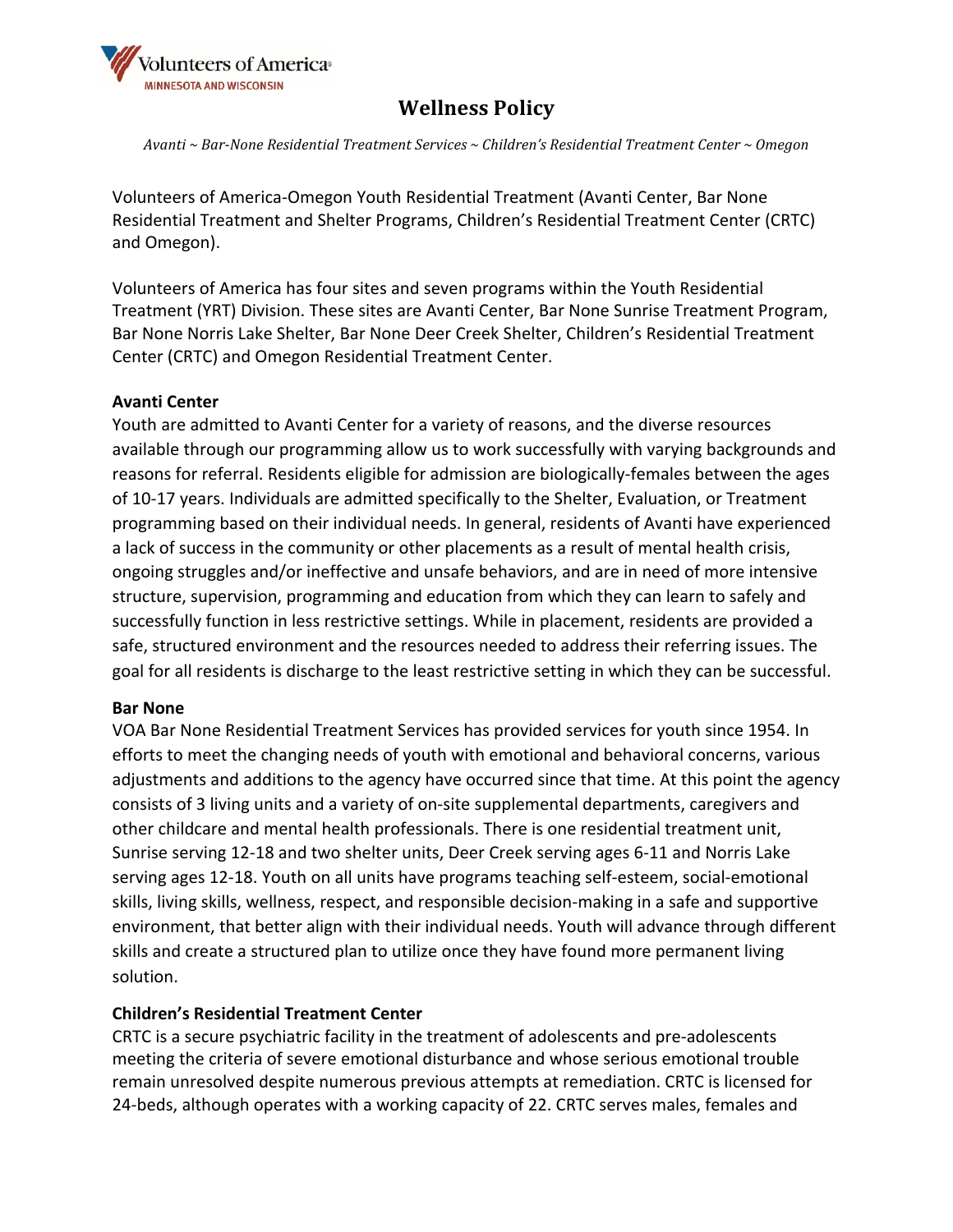

#### Avanti ~ Bar-None Residential Treatment Services ~ Children's Residential Treatment Center ~ Omegon

transgender youth between the ages of 11 and 18 in a secure setting. CRTC uses intensive psychotherapies and cognitive and emotional skill building to assist each participant to remediate mental health symptoms and behavioral problems through developing the skills required to relate constructively to his/her environment and lead successful lives in their home and community. Services include individual, group, and family therapy, Dialectical Behavioral Therapy (DBT) skills group 3x weekly, psychiatric services and medication management. CRTC works in collaboration with the accredited school district of Minneapolis Public Schools to provide an in-center school program. CRTC is focused on teaching and role modeling wellness as part of the service modality.

#### **Omegon Residential Treatment Center**

Omegon is a 26-bed dual diagnosis residential treatment center located in Minnetonka, Minnesota that serves youth dealing with mental health and chemical health issues ranging from ages 12 to 17. Residents reside within the center in a one floor dormitory area and participate in group sessions, education, recreation, individual therapy, family therapy, psychiatric services and mealtimes. This building also houses the administrative offices. Omegon works in collaboration with an accredited school district, Intermediate School District 287, located within the facility. Omegon places a large amount of importance on teaching and role modeling the importance of wellness. Omegon's treatment program is comprised of six levels of treatment prior to completion; level two is centered on teaching residents about wellness and implementing these skills into daily living practices.

#### **Youth Residential Treatment Wide**

Youth Residential Treatment's wellness components include residents actively taking account of what they put into their bodies, including food, music, movies, reading and the effects that follow after events take place. Hygiene, sleep, emotional regulation and physical activities are other components that are taught and reviewed during program levels.

Youth Residential Treatment supports and promotes proper dietary habits contributing to resident's health status and academic performance. In support of healthy living habits, all foods that are available at Omegon meet or exceed the school district's nutritional standards. Food served is done in a manner that promotes nutritional reliability, diversity, appeal, taste, safety and packaging to ensure premium meals and snacks. Meals are provided to all residents, despite their social or economic status. Treating all residents the same helps to eliminate social stigma associated with free meals. Youth Residential Treatment does not support or use food as a punishment for poor behavior.

All agencies within Youth Residential Treatment division have developed a local wellness policy committee comprised of the following representatives: Omegon Program Director, Senior Case Manager or designee, Agency Registered Nurse or Director of Nursing, Residential Counselor and Food Service Manager.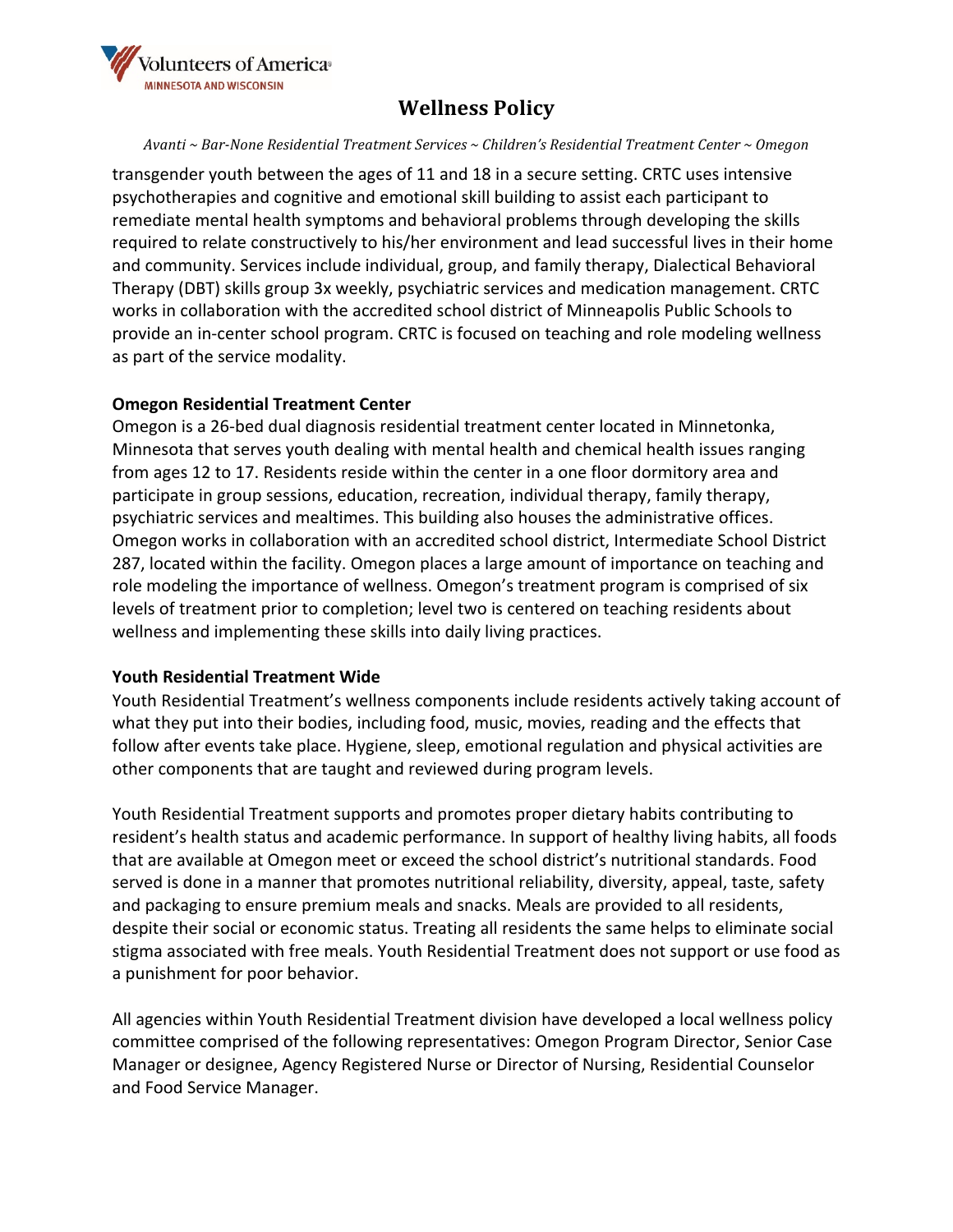

Avanti ~ Bar-None Residential Treatment Services ~ Children's Residential Treatment Center ~ Omegon

#### **NUTRITION EDUCATION AND PROMOTION**

#### **Nutrition Messages**

Youth Residential Treatment division will provide nutrition education and promote good nutrition via nursing staff, residential counselors and living skills and level/phase group curriculum materials. Additionally, all agencies within the Youth Residential Treatment Division maintain cafeterias that contains colorful and inviting posters which promote nutrition. Another area of education is the teaching of social skills and appropriate manners by direct care staff to residents during mealtimes. There is no marketing on food outside posters which promote nutrition within agencies.

Discussions with residents as a group or individually will occur as needed to also assure that these needs are met. In addition, there is a registered dietician available for resident consultation if determined appropriate by a physical or the agency nursing department for things such as unusual food allergies/intolerance, weight issues, etc.

Youth Residential Treatment does respect our residents' rights to observe religious/belief based practices in regard to food choices. In cases of verified religious/belief based restrictions on food, appropriate and healthy substitutions are provided. Also, to further promote appropriate portion sizes, the Food Service Management Company uses portion sized scoops when serving meals; this includes both our offer vs serve and family-style facilities.

#### **NUTRITION GUIDELINES FOR ALL FOODS AVAILABLE ON SITE**

#### **Agency Meals**

Meals served through the National School Lunch and Breakfast Programs will:

- Be appealing and attractive to children (residents/residents);
- Be served in clean and pleasant settings;
- Meet, at a minimum, nutrition requirements established by local, state and federal law;
- Offer a variety of fruits and vegetables;
- Serve only skim and 1% milk and nutritionally equivalent non-dairy alternatives (as defined by the USDA)
- Ensure that half of the served grains are whole grain

Youth Residential Treatment division agencies all use the Traditional Food-Based Menu Planning system.

Youth Residential Treatment is committed to engaging residents in selecting or identifying foods offered through the meal program in order to identify healthy and appealing food choices. This will be done through a biannual resident and staff survey and meeting with resident representatives so that they are empowered to provide input into the menu planning at each agency.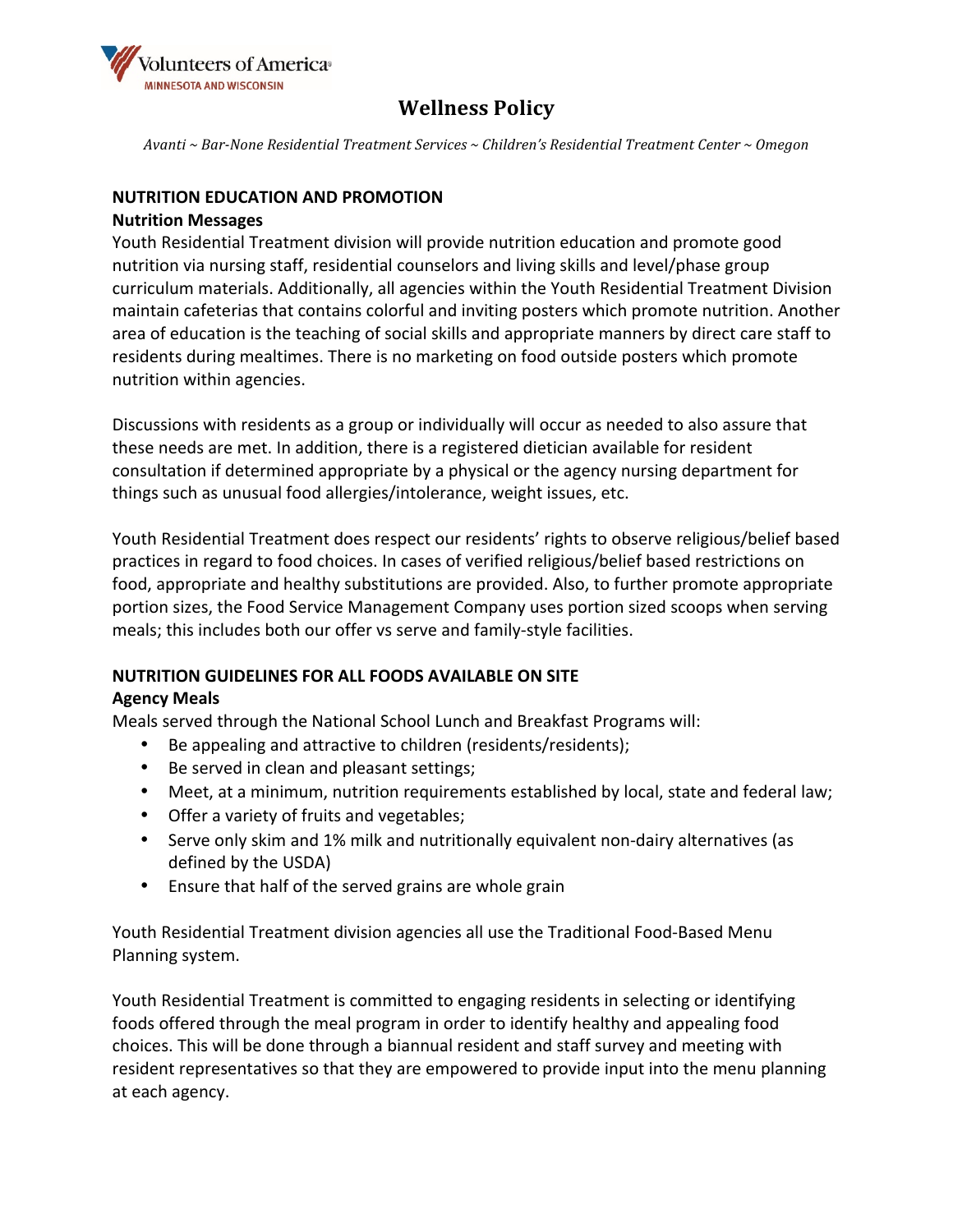

Avanti ~ Bar-None Residential Treatment Services ~ Children's Residential Treatment Center ~ Omegon

Finally, at discharge, residents and referring parties from the community are provided a survey, that among other issues, gives them an opportunity to rate their meals/food service while with us. This information from residents as they leave the program, and from the community members responsible for their placement with us, is reviewed and is part of the continuous quality improvement process used to make modifications as necessary.

#### **Breakfast**

To ensure that all children have breakfast, in order to meet their nutritional needs and enhance their ability to learn, Youth Residential Treatment will provide a breakfast program to all residents, to the extent possible.

#### **Mealtimes and Scheduling**

Youth Residential Treatment agencies will:

- Provide residents with 30 minutes for breakfast, lunch, and dinner
- Schedule meal periods at appropriate times (breakfast between 6:45-8:00 (depending on weekday/weekend); lunch between 12:00 until 1:00pm; and dinner 5:00-6:00pm)
- Provide residents access to hand washing before they eat meals or snacks.

### **Qualifications of Food Service Staff**

Qualified nutrition professionals will administer the meal programs. Continuing education is provided to them through New Horizon Foods, Inc.

#### **Sharing of Foods**

Youth Residential Treatment discourages children from sharing their foods or beverages with one another during meal or snack times. YRT staff will monitor condiments to residents.

#### **Free Meals**

All residents in the residential and shelter programs receive free meals. Youth Residential Treatment programs do not utilize a lunch ticket system

#### Foods Sold Outside the Meal (e.g. vending)

YRT agencies do not offer ala carte or separate sales of food items.

#### **Snacks/desserts**

Snacks served during the school day or in after-school care programs will be healthy in nature and make a positive contribution to children's diets and health, with an emphasis on serving fruits, fruit products, or healthy starch/wheat products with water and/or juice as the primary beverage should Residents request this.

**Rewards**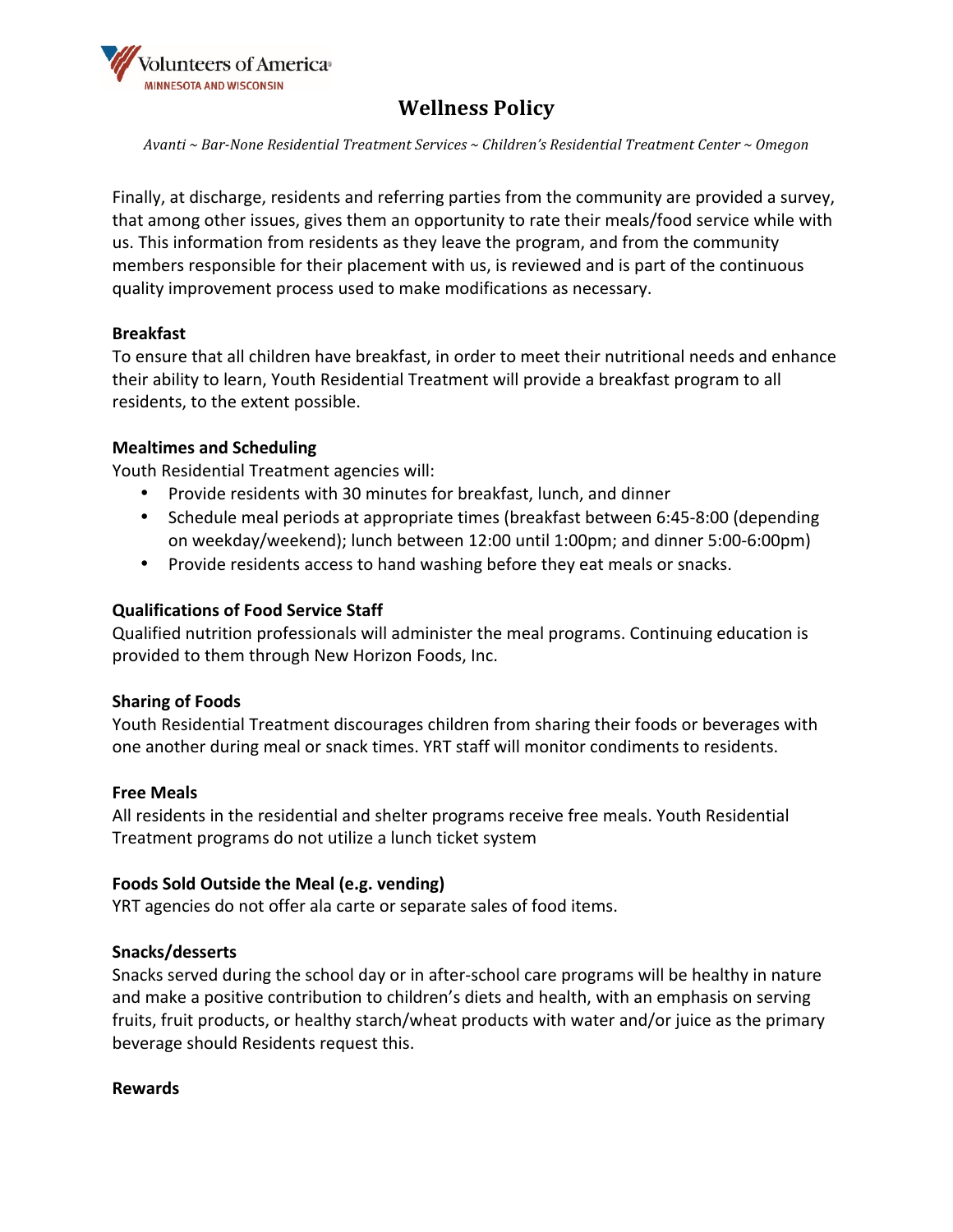

Avanti ~ Bar-None Residential Treatment Services ~ Children's Residential Treatment Center ~ Omegon

Youth Residential Treatment agencies will not use foods or beverages as rewards for academic performance or good behavior, nor will YRT agencies withhold foods or beverages (including food served through meals) as a punishment.

#### **Celebrations**

Youth Residential Treatment continually evaluates its celebration practices that involve food during the school day.

In general, the celebrations that involve food are special prepared for Holidays (meals) and to celebrate Birthdays (snack) and Program Discharges (a snack) as well as agency wide events such as an annual Child Banquets/Talent Show (BBQ/meal). Meals provided as part of these celebrations do meet or exceed nutritional requirements.

### **Food Safety**

All food made available via foodservice at Youth Residential Treatment adhere to food safety and security guidelines.

- All foods available at Youth Residential Treatment will comply with state and local food safety and sanitation regulations. Hazard Analysis and Critical Control Points (HACCP) plans and guidelines are implemented to prevent food illness.
- For the safety and security of the food and facility, access to the food service operations are limited to Food Service Staff and authorized personnel.

#### **Summer Meals**

Youth Residential Treatment provides the Food Service Program throughout the entire summer vacation since all children in the program are eligible for free meals

### **WELLNESS GOALS**

#### **Nutrition education**

Goals:

- Provide knowledge and teach skills that helps residents how to make food choices that maintain and promote health
- Coordination between the foodservice staff and agency staff regarding the nutrition provided in the menu planning
- Offer parent/family education opportunities about wellness and healthy nutrition choices

#### **Objectives:**

• Food Service Vendor will provide a dietician or designee biannually who will discuss nutrition and education with residents on healthy food choices, portion control, nutrition and overall effects from healthy and unhealthy diets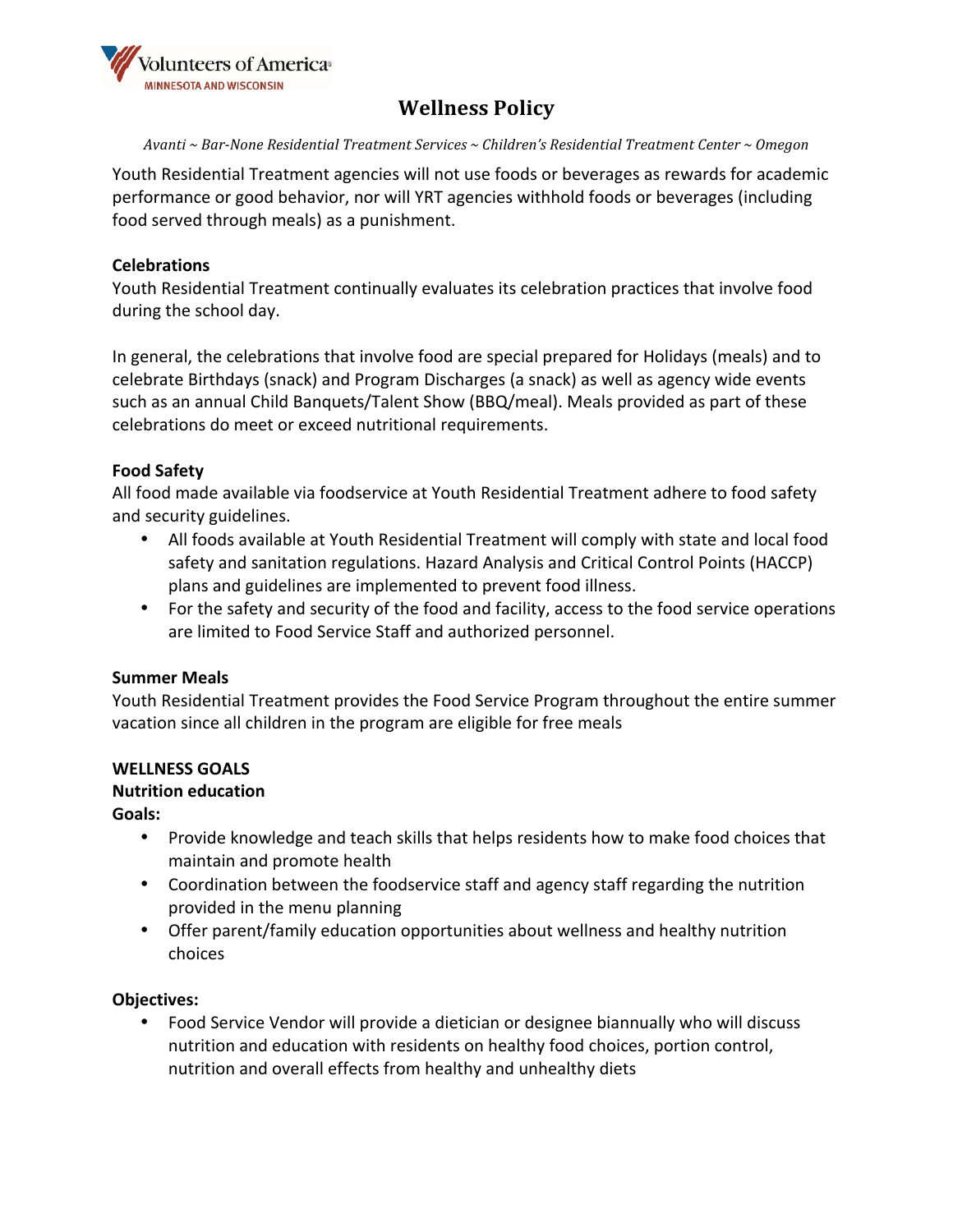

Avanti ~ Bar-None Residential Treatment Services ~ Children's Residential Treatment Center ~ Omegon

- Food Service Vendor will consult with a dietician about menu options prior to approval for implementation
- Families will be offered a wellness education session during required family psychoeducational group biannually

### **Physical Activity Goals:**

- Opportunities for residents to develop the knowledge and skills for specific physical activities
- Regular physical activity to maintain residents' physical fitness
- Resources to promote physical activity will be accessible to all residents, regardless of age, gender, disability, etc.
- Instruction on the short and long-term benefits of a physically active lifestyle

### **Objectives:**

- Residents are given the opportunity for a minimum of one hour of physical activity during programming each day
- All physical education curriculum has been reviewed by each agency's School District to ensure compliance according to school guidelines on physical education
- Physical education is provided for all residents throughout the entire year
- Staff will engage residents in moderate to vigorous activity during at least 50 percent of the physical education class time
- A variety of resources will be provided (some availability varies by program; see addendums for individual program specifics)
	- o Indoor
		- Gymnasium, basketball court, volleyball court, weightlifting, misc. indoor recreation equipment/games
	- o Outdoor
		- Basketball court, volleyball court, kickball, softball field, walking paths, bicycle, miscellaneous outdoor recreation equipment/game

### **OTHER AGENCY BASED ACTIVITIES THAT PROMOTE OVERALL RESIDENT WELLNESS**

Omegon will provide for times of required physical activity as follows:

- One hour of large muscle activity per day
- Varies in activity required Utilizes the various recreational resources available (see above)
- Is documented and kept on file

Physical education group occurs three times per week for 50 minutes per day. Outside of these scheduled groups, physical education and active recreational programming in the weekday evenings and weekends includes physical education components (e.g. YMCA gym, active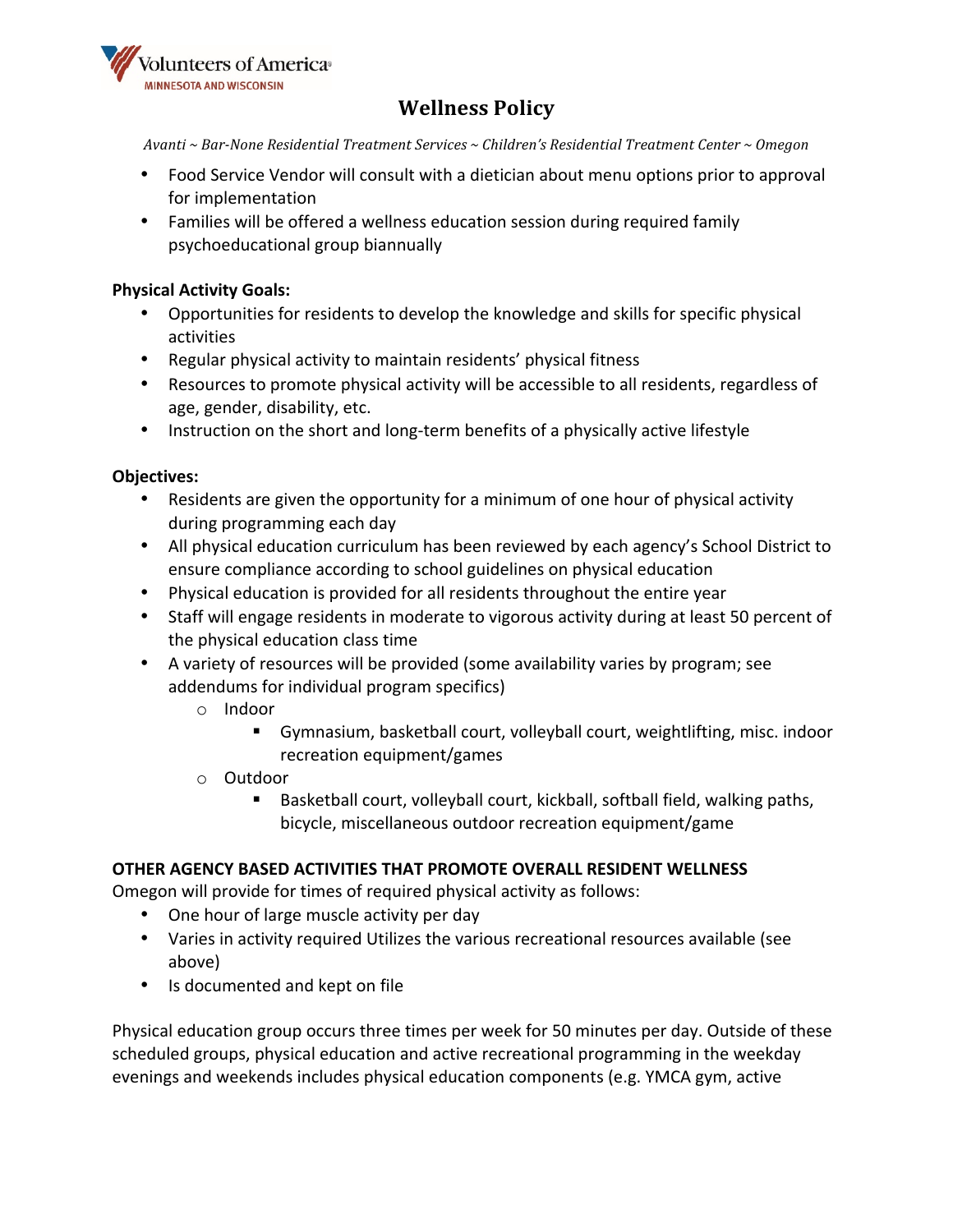

Avanti ~ Bar-None Residential Treatment Services ~ Children's Residential Treatment Center ~ Omegon

recreation, such as kickball, Frisbee golf games). All residents have a minimum of 50 minutes of active time per day.

Agency employees do not use physical activity (e.g. running laps, pushups) or withhold opportunities for physical activity (e.g. physical education, etc.) as punishments. If for any reason a resident is unsafe to leave the building to attend a physically active exercise due to safety, then accommodations are made to ensure that the resident is provided an alternative physical activity. 

For residents to receive the nationally recommended amount of daily physical activity and to fully embrace regular activity as a personal behavior, residents need opportunities for physical activity beyond what is required of them (one hour of large muscle activity per day). Therefore, agencies will:

- Discourage extended involvement in sedentary activities, such as watching television and playing video games. These activities are done very sparingly and with therapeutic or educational purpose.
- Encourage direct care staff to promote various physical activities while role modeling and engaging in recreational activities with residents. Each month a different direct care staff is chosen to plan an activity calendar thus a variety of options can be introduced to residents.
- Regularly planned agency wide events focusing on physical activity, such as volleyball and basketball tournaments, a summer Olympics event and physical games are programmed.
- Membership to the nearby YMCA has been purchased to allow for varied physical activities (Omegon-specific)
- Residents are given scheduled breaks to go outside (see addendum for safety exclusions) and weather permitting during school and group breaks throughout programming.

Additional wellness activities and programming includes:

- Planting plants and a garden every spring during living skills group
- Education on wellness and balanced choices in mandatory Independent Living Skills group (which occurs twice weekly)
- Education biannually by a dietician or similarly trained designee (i.e. Nurse, individual trained in health/nutrition) who discusses nutrition, healthy food choices and portion control to all residents
- Volunteers of America has an assigned wellness policy for staff to follow; which assists in role modeling for residents
- Biannual food survey is distributed and collected anonymously from all residents and discussed with Food Service Manager to make additional adjustments, if possible.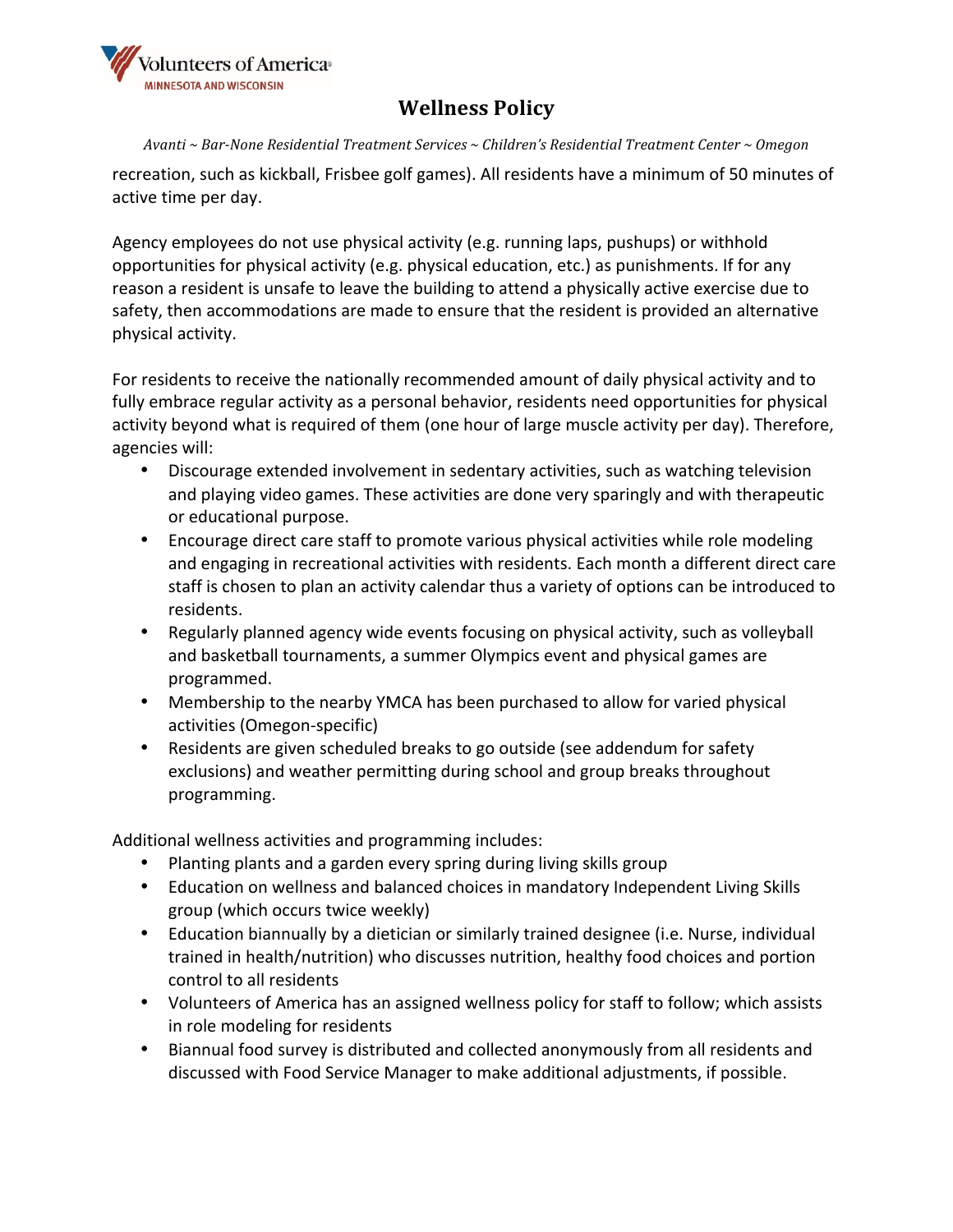

Avanti ~ Bar-None Residential Treatment Services ~ Children's Residential Treatment Center ~ Omegon

• Resident Council acts as an advocacy group for fellow peer residents to incorporate any adjustments, including food and physical programming.

### **PLAN FOR MEASURING & ON-GOING IMPLEMENTATION**

#### **Monitoring**

The members of the Wellness Policy Committee will ensure compliance with established school nutrition and physical activity guidelines discussed herein through the following steps:

- The Wellness Policy Committee will meet annually to review the Wellness Policy
- The Wellness Policy Committee will develop additional monitors and work plans to facilitate implementation as needed based on review
- The Program Director, Senior Case Manager and New Horizon Food Manager will discuss wellness policy and implementation in monthly meetings.
- Quarterly reviews by Registered Dietician per New Horizon Foods
- The Food Service Staff will ensure compliance with nutrition policies within the food service area and will report on this matter to the Omegon Administrator
- The agency Administrator or designee will compile all reports/information received in monthly meetings, which will be reviewed on a quarterly basis.
- Additionally, compliance will be reviewed by the Wellness Committee on an annual basis

### **Policy Review**

To help with the initial development of the Omegon Wellness Policy, a review was completed of the existing nutrition and physical activity practices of agency residents. The following formal reviews will be used to ensure ongoing compliance:

- USDA/MDE Review
- State Licensing Review by the Minnesota Department of Human Services
- Menu reviews by a Registered Dietician through New Horizon Foods
- Monitors are completed and reviewed monthly and results are documented and reviewed on a quarterly basis.
- The Wellness Committee will meet annually to review the Wellness Policy, develop monitors, and develop work plans to facilitate implementation.
- The Wellness committee will review and make updates to the Wellness Policy a minimum of once every three years
- The outcomes of the Wellness Committee Review are shared with advisors on the Community Advisory Committee. Group members on the Advisory Committee are asked to offer suggestions and feedback. Any feedback or suggestions from the group are added to the notes for further review by Wellness Committee.

#### **Staff Involved with Wellness Policy Development include:**

- 1. Agency Division Director
- 2. Agency Program Director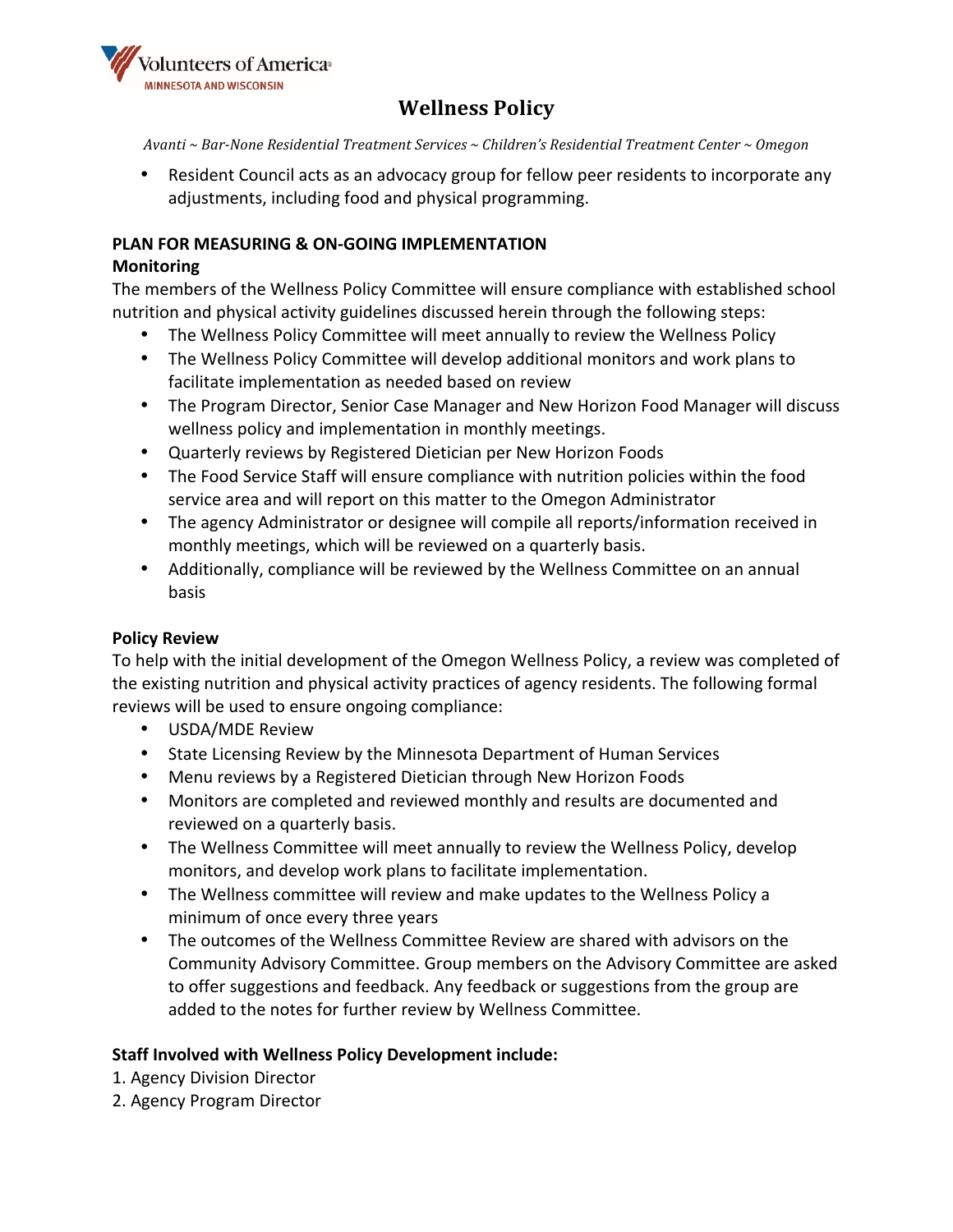

Avanti ~ Bar-None Residential Treatment Services ~ Children's Residential Treatment Center ~ Omegon

- 3. Agency Senior Case Manager or designee
- 4. Residential Counselor
- 5. Agency Registered Nurse or Director of Nursing
- 6. New Horizon On-Site Food Service Manager

### **Continued Professional Development Goals**

Agency direct care staff, including the Unit Supervisor(s) and Senior Case Manager(s) are trained annually on Offer vs Serve requirements as well as Civil Rights for School Nutrition Programs. Annual Job Performance Reviews are also conducted on residential counseling staff, with ratings given regarding healthy role modeling and appropriate recreational activities, thus providing feedback to staff in regard to performance of these duties